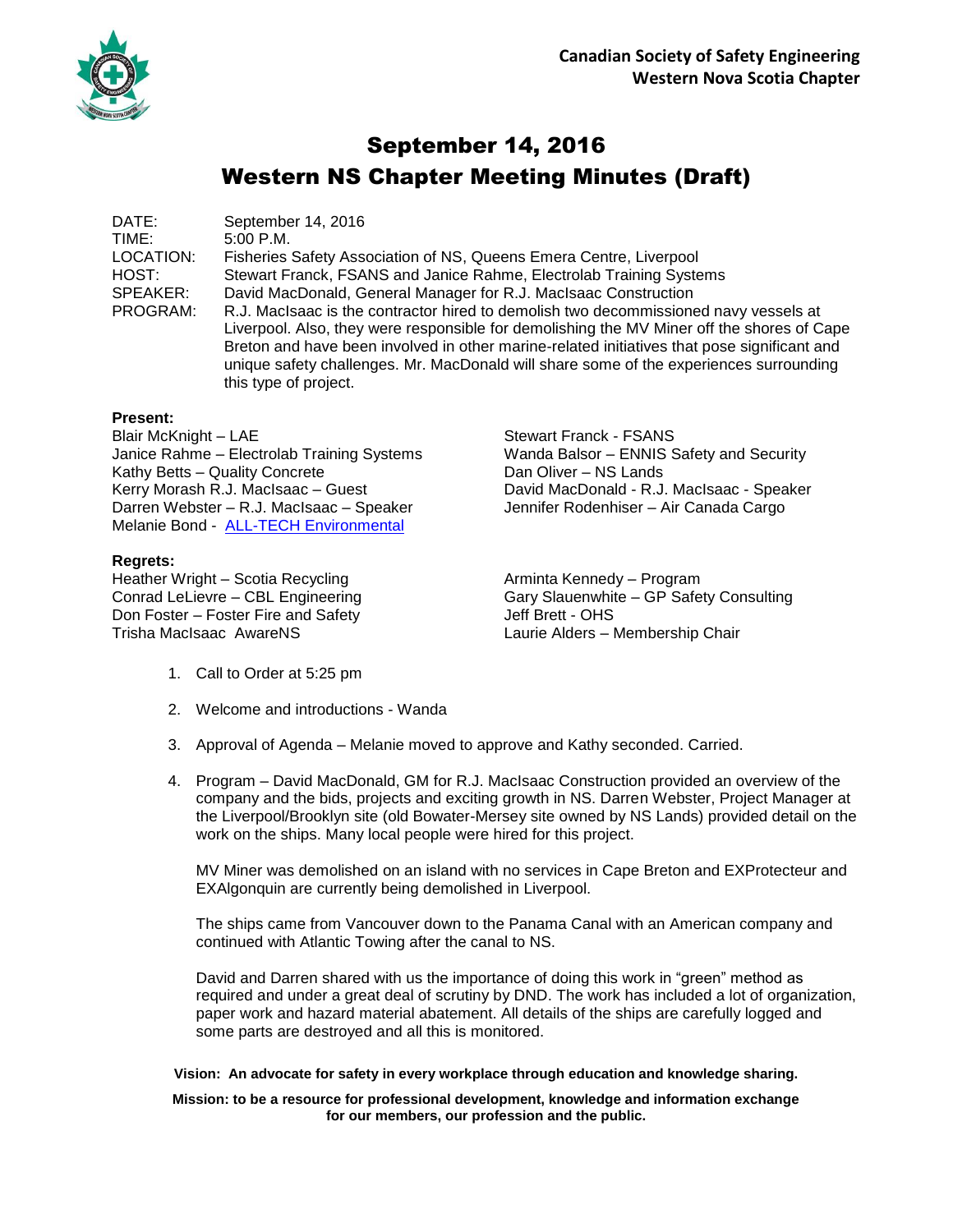

They expect many more opportunities with the aging Coast Guard, Ferries and more military ships.

- 5. Round Table
	- Stewart introduced visitor Andrew Dulong from Scotia Garden Seafood
	- Jennifer asked about CHSE experience qualifications Stewart offered to discuss this with her
	- Wanda
		- $\circ$  Asked for volunteer for the NAOSH planning meeting on September 20 possibly Amanda
		- $\circ$  MHFA progress and plans are coming along. Will reach out to Deirdre (Janice reached out to Louis – Web guy)
		- o CSSE PDC encouraged we have a few members attending
	- Melanie [ALL-TECH Environmental](http://www.toalltech.com/) has a full schedule of courses in NB in October and NS in November. She reminded members that their training courses can be used as continuing education points for CRSP and other designations. The onus is on the student to request this.
	- Kathy ordered and should have business cards for CSSE members. Members can add their names and use them at conferences or exhibits to recruit new members. It will have national's mailing address and website.
	- David and Blair mentioned Dept of Labour Engagement sessions and that a report will be issued shortly.
	- Blair noted that the Port Pub in Port Williams will be the location for November's AGM. He said there is a room for 30 and setting is very beautiful. He hopes people will find it convenient for travel.
	- Janice confirmed that October's meeting will be held in conjunction with MHFA on the first evening and will get that communication out asap.
- 6. Review and Approval of May 18, 2016 Minutes. The Draft Minutes posted on line were approved, moved by Stewart and seconded by Kathy. Carried
- 7. Business Arising from previous meetings/minutes
	- a. Project Planning update (Heather/Bob):
		- i. Fall Symposium focus on IRS and attract small business deferred
		- ii. Mentorship Amanda deferred
		- iii. Mental Health First Aid as a Western Chapter Educational & team-building event Update
	- b. CSHE matrix for membership Stewart working on the matrix courses are available at the PDC in Vancouver and 6 courses at the PDC in Halifax next year.
- 8. Reports will be reported through the secretary via email after the meeting
	- a. Finance Kathy report received expenses since June includes Joint Meeting - \$439.70 Fosters 1<sup>st</sup> Aid Kits for gifts \$412.62 Received MHFA registrations \$525

**Vision: An advocate for safety in every workplace through education and knowledge sharing.**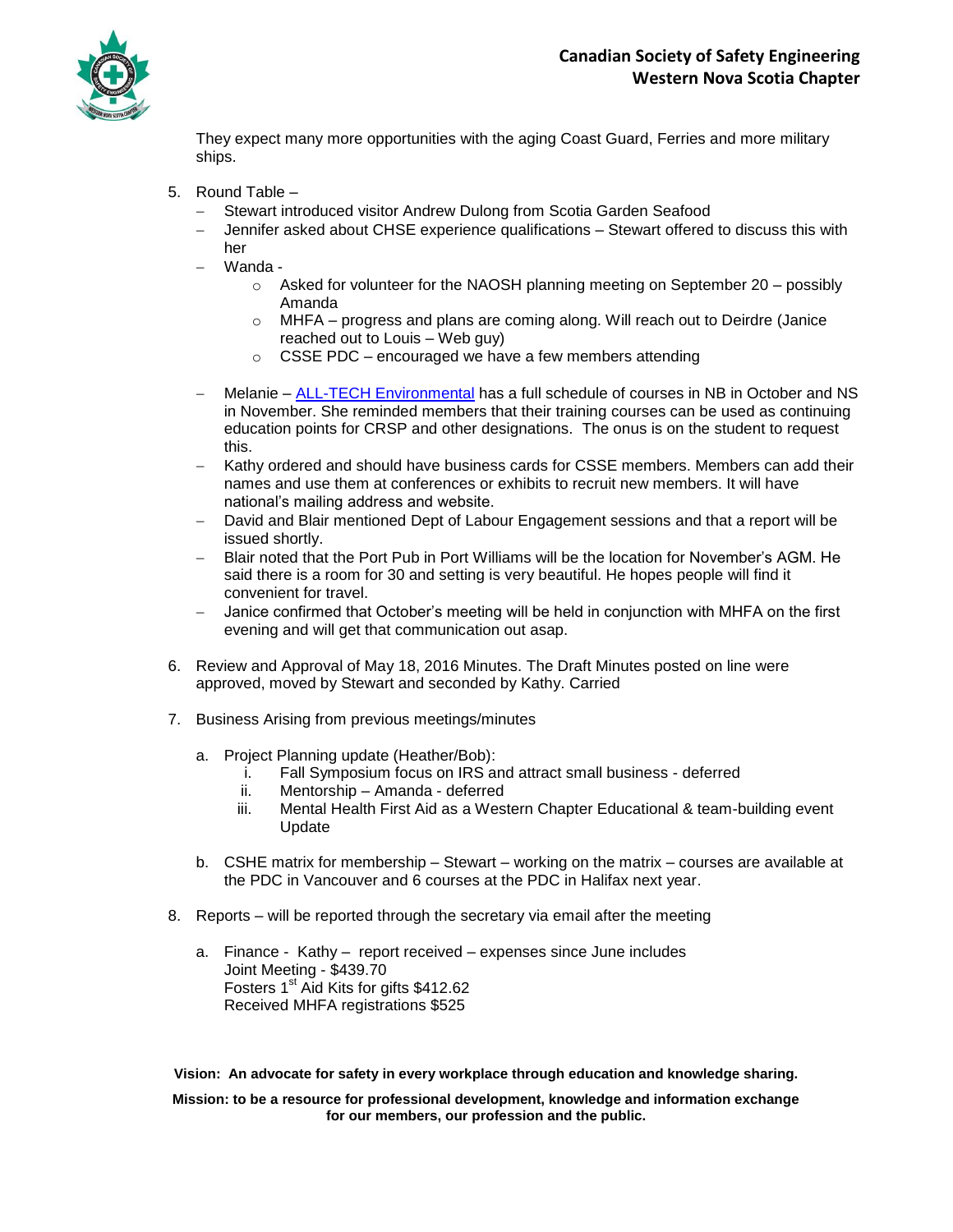

- b. Membership (Laurie) deferred due to website issues
- c. Program (Blair/Arminta) MHFA and AGM any one not attending the AGM to forward their proxy to the Chapter Chair.and reminder of the positions available for 2017 – 2018. Wanda will be reaching out to members.
- d. By-laws Committee (Bob Appointee) Check the bylaw requirements.
- 9. New Business
	- a. Office of Regulatory Affairs and Service Effectiveness- Stewart hoped that John Cameron would be at the meeting to speak to this. Invite him again.

### **10. Date of next meeting – October 21 to be held in conjunction with MHFA**

11. Adjournment – 7:50 pm

## **Register ASAP for the October Mental Health First Aid course at Atlantica Oak Island October 21 – 22**

**Vision: An advocate for safety in every workplace through education and knowledge sharing.**